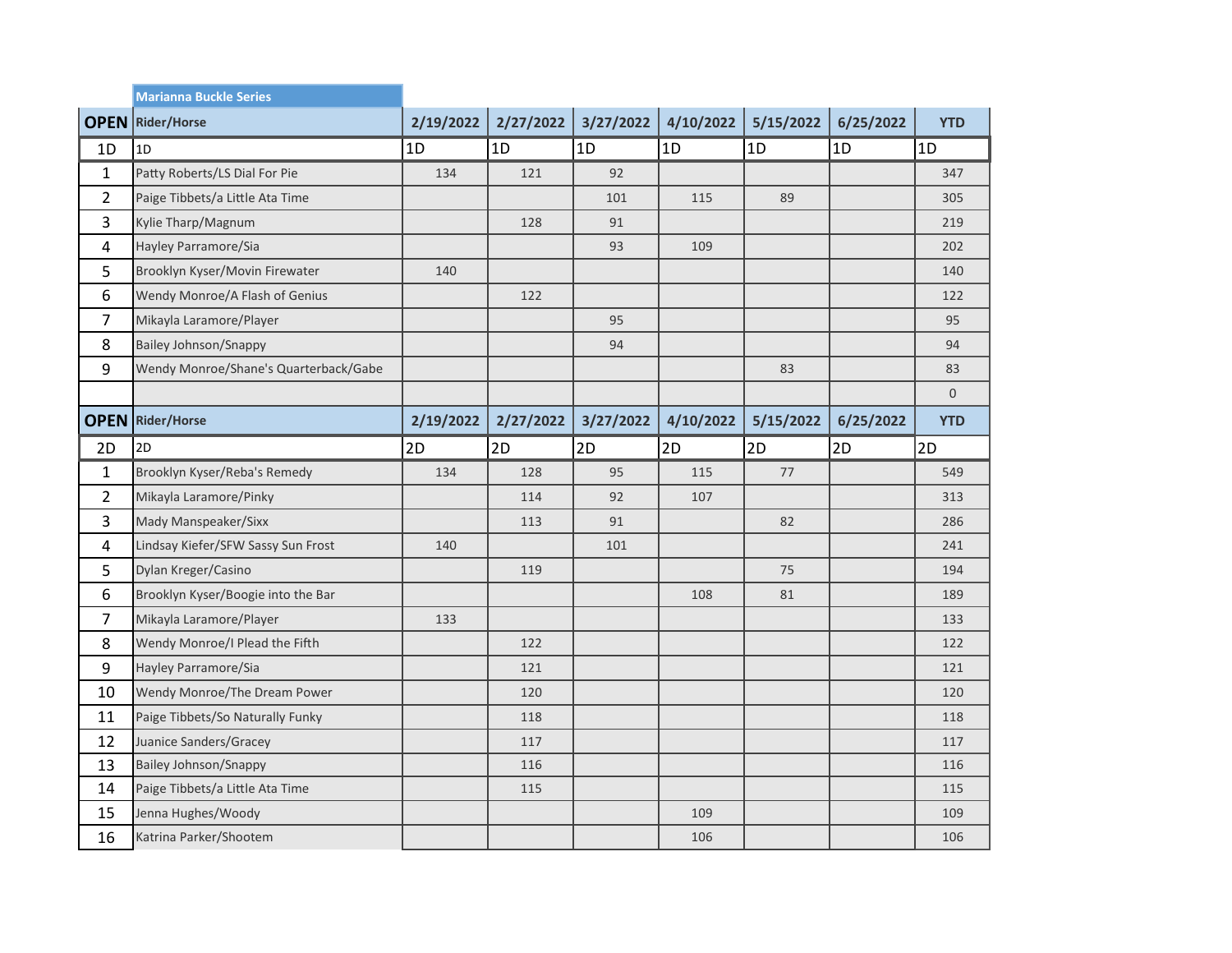| 17             | Wendy Monroe/Miss Colors Image       |           |           |           | 105       |           |           | 105         |
|----------------|--------------------------------------|-----------|-----------|-----------|-----------|-----------|-----------|-------------|
| 18             | Erica Creel/Heaven S Lil Choice      |           |           |           | 104       |           |           | 104         |
| 19             | <b>Bailey Worthington/Jelly</b>      |           |           | 94        |           |           |           | 94          |
| 20             | Camile Burlison/Rolo                 |           |           | 93        |           |           |           | 93          |
| 21             | Brooklyn Kyser/Sonny                 |           |           | 90        |           |           |           | 90          |
| 22             | Kylie Tharp/Leroy                    |           |           | 89        |           |           |           | 89          |
| 22             | Brookelyn Hummel/SFW Sassy Sunfrost  |           |           |           |           | 89        |           | 89          |
| 23             | Abby Albritton/BB                    |           |           |           |           | 83        |           | 83          |
| 24             | Shelly Flynt/Jr                      |           |           |           |           | 80        |           | 80          |
| 25             | Shelly Flynt/Buck                    |           |           |           |           | 79        |           | 79          |
| 26             | Kayla Brock/Cody                     |           |           |           |           | 78        |           | 78          |
| 27             | Paige Tibbets/So Fishin for First    |           |           |           |           | 76        |           | 76          |
| 28             | Reagan Tyus/Luna                     |           |           |           |           | 74        |           | 74          |
|                |                                      |           |           |           |           |           |           | $\mathbf 0$ |
| <b>OPEN</b>    | <b>Rider/Horse</b>                   | 2/19/2022 | 2/27/2022 | 3/27/2022 | 4/10/2022 | 5/15/2022 | 6/25/2022 | <b>YTD</b>  |
|                |                                      |           |           |           |           |           |           |             |
| 3D             | 3D                                   | 3D        | 3D        | 3D        | 3D        | 3D        | 3D        | 3D          |
| $\mathbf{1}$   | Kayla Brock/Bling                    | 122       | 108       | 82        | 93        | 71        |           | 476         |
| $\overline{2}$ | <b>Bailey Worthington/Dollar</b>     | 132       | 121       | 95        | 104       |           |           | 452         |
| 3              | Melissa Myers/Joes Little Scamp      | 128       | 112       | 86        | 99        |           |           | 425         |
| $\overline{4}$ | April Kennington/Cashes Dirty Dancer | 133       | 109       | 94        |           | 75        |           | 411         |
| 5              | April Kennington/Dude                | 124       |           | 85        | 94        | 67        |           | 370         |
| 6              | Jenna Hughes/Woody                   | 126       | 115       | 101       |           |           |           | 342         |
| $\overline{7}$ | Grace Schulz/Streakin                | 123       | 117       |           |           | 74        |           | 314         |
| 8              | Kayla Brock/Cody                     |           | 110       | 90        | 106       |           |           | 306         |
| $\mathsf 9$    | Paige Tibbets/So Fishin for First    |           | 118       | 92        | 95        |           |           | 305         |
| 10             | Erica Creel/Heaven S Lil Choice      | 127       | 105       |           |           | 72        |           | 304         |
| 11             | Reagan Tyus/CR Bar Wrangler(Scooter) |           | 116       |           | 105       | 78        |           | 299         |
| 12             | Abby Albritton/Easy                  |           | 111       | 87        | 96        |           |           | 294         |
| 13             | Katrina Parker/Leroy                 | 120       |           |           | 98        | 69        |           | 287         |
| 14             | Katrina Parker/Shootem               | 140       | 119       |           |           |           |           | 259         |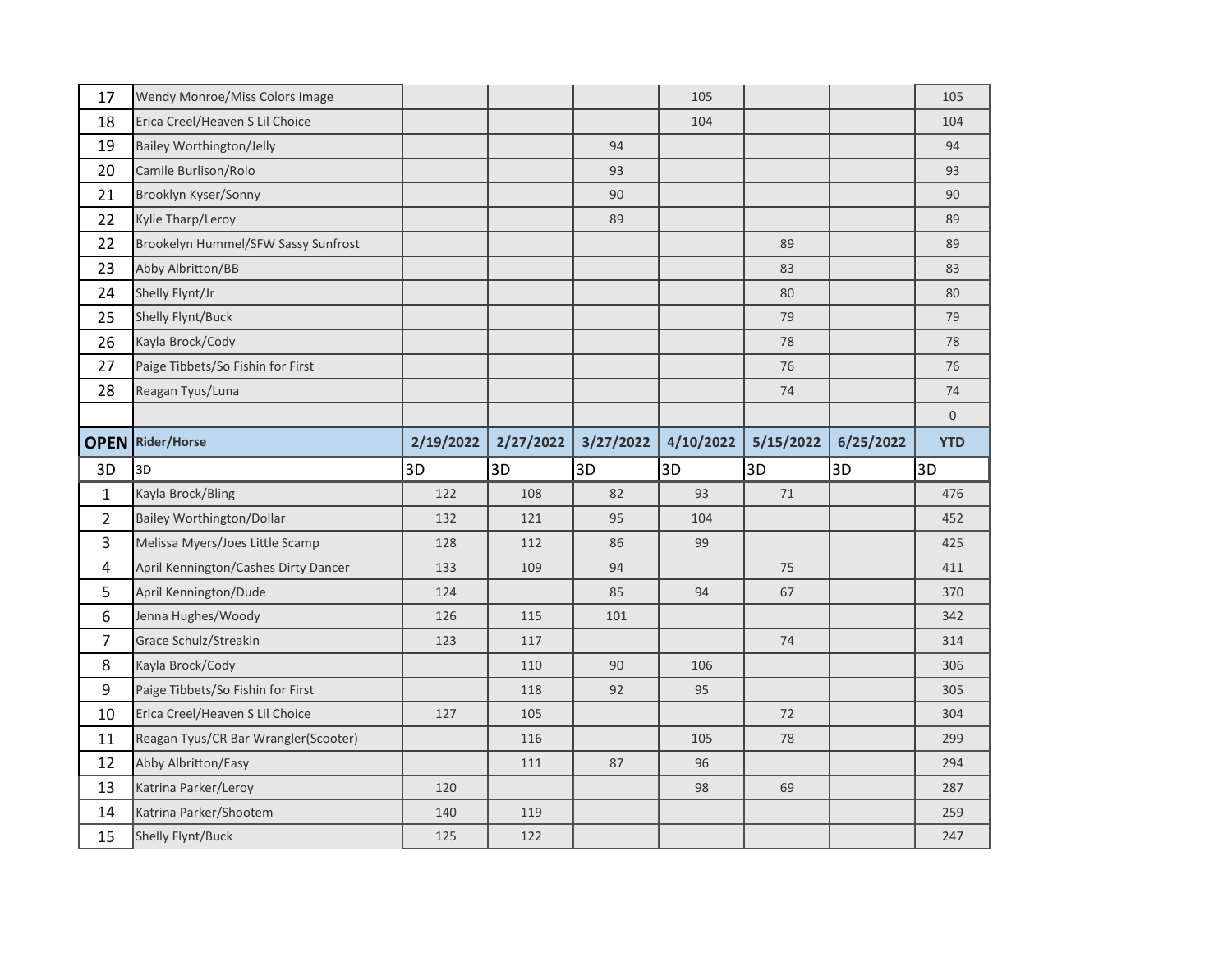| 16 | Brooklyn Kyser/Movin Firewater     |     | 120 |    | 107 |    | 227 |
|----|------------------------------------|-----|-----|----|-----|----|-----|
| 17 | Averie Tibbets/JH Firewater Socks  |     | 114 |    | 101 |    | 215 |
| 18 | Shelby Kate Askew/Oakley           |     |     | 92 | 109 |    | 201 |
| 19 | Paige Tibbets/Colorado             |     |     | 89 | 102 |    | 191 |
| 20 | Jarrett Tyus/Prise                 | 121 |     |    |     | 66 | 187 |
| 21 | Nina Laws/Guys Poison Jackie Bee   |     | 106 |    |     | 79 | 185 |
| 22 | Olivia-Kate Mason/Denny            |     |     |    | 92  | 81 | 173 |
| 23 | <b>Blakey Tyus/Breezy</b>          |     |     |    | 97  | 70 | 167 |
| 24 | Dylan Krueger/Casino               | 134 |     |    |     |    | 134 |
| 25 | KarolineDavison/Doc Star Pepenator | 131 |     |    |     |    | 131 |
| 26 | Bonita Jones/What A First Down     | 130 |     |    |     |    | 130 |
| 27 | Jessica Davison/CashForMySwagger   | 129 |     |    |     |    | 129 |
| 28 | Shelly Flynt/Jr                    |     | 128 |    |     |    | 128 |
| 29 | Patti Roberts/LS Dial For Pie      |     |     |    | 115 |    | 115 |
| 30 | Jenna Hughes/Juice                 |     | 113 |    |     |    | 113 |
| 31 | Wendy Monroe/I Plead The Fifth     |     |     |    | 108 |    | 108 |
| 32 | Camile Burlison/Rolo               |     | 107 |    |     |    | 107 |
| 33 | Savannah Amos/Bobby Socks          |     | 104 |    |     |    | 104 |
| 34 | Kylie Tharp/Leroy                  |     |     |    | 103 |    | 103 |
| 35 | Paige Tibbets/So Naturally Funky   |     |     | 91 |     |    | 91  |
| 35 | Brookelyn Hummel/Trigger           |     |     |    | 91  |    | 91  |
| 36 | Mikayla Laramore/Player            |     |     |    |     | 89 | 89  |
| 37 | Hadley Buchanan/Shooter            |     |     | 84 |     |    | 84  |
| 38 | Kayla Brock/Scarlett               |     |     | 83 |     |    | 83  |
| 38 | Shelby Kate Askew/Dixie            |     |     |    |     | 83 | 83  |
| 39 | Mikayla Laramore/Pinky             |     |     |    |     | 82 | 82  |
| 40 | Wendy Monroe/Sister                |     |     | 81 |     |    | 81  |
| 41 | Averie Tibbets/Tres                |     |     |    |     | 80 | 80  |
| 42 | Wendy Wells/Dolly                  |     |     |    |     | 77 | 77  |
| 43 | Brookelyn Hummel/Mojo              |     |     |    |     | 76 | 76  |
| 44 | Kayla Brock/SA                     |     |     |    |     | 73 | 73  |
| 45 | Wendy Monroe/A Flash of Genius     |     |     |    |     | 68 | 68  |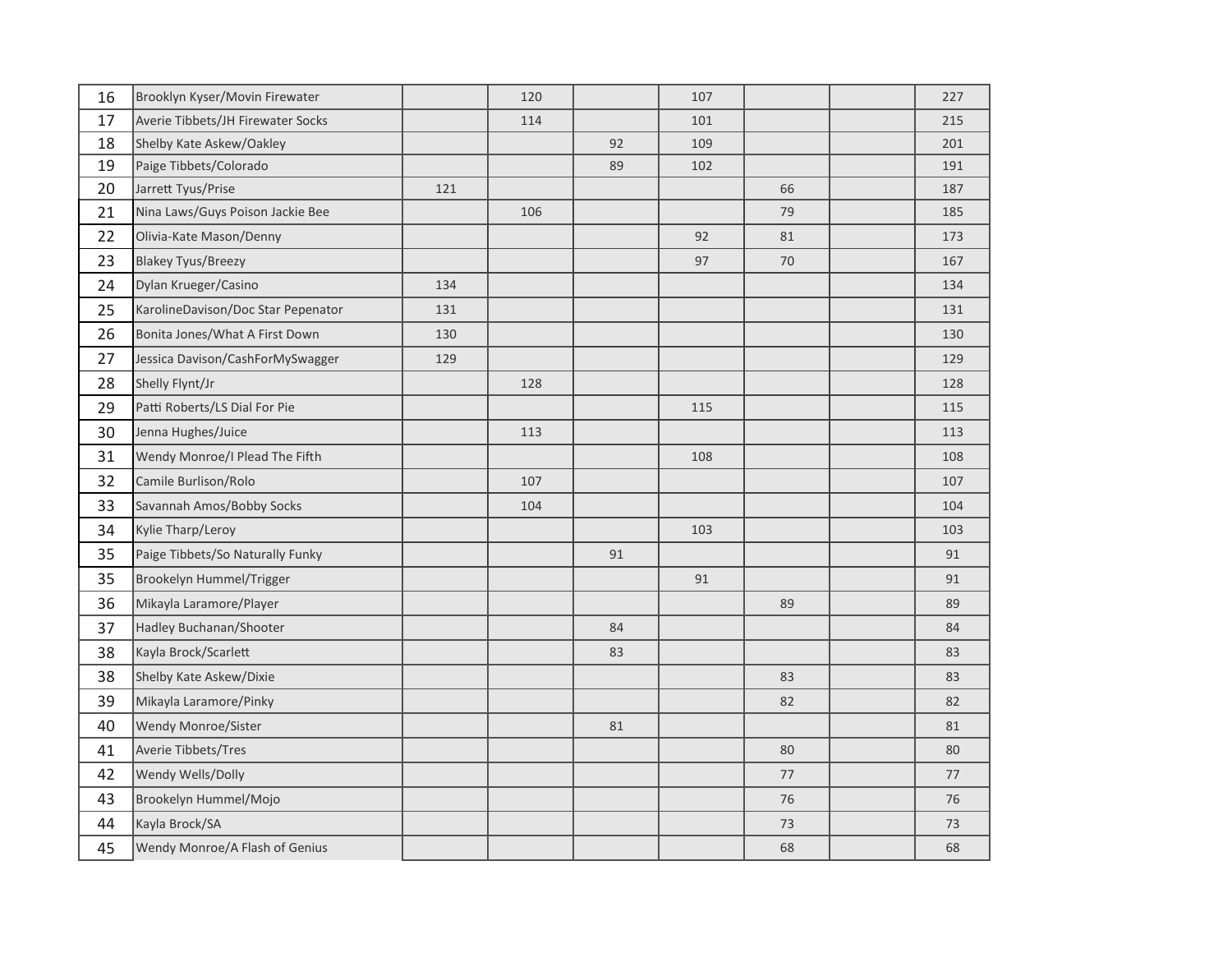|                |                                      |           |           |           |           |           |           | $\mathbf 0$ |
|----------------|--------------------------------------|-----------|-----------|-----------|-----------|-----------|-----------|-------------|
| <b>OPEN</b>    | Rider/Horse                          | 2/19/2022 | 2/27/2022 | 3/27/2022 | 4/10/2022 | 5/15/2022 | 6/25/2022 | <b>YTD</b>  |
| 4D             | 4D                                   | 4D        | 4D        | 4D        | 4D        | 4D        | 4D        | 4D          |
| $\mathbf{1}$   | Allie McCart/Smokey                  | 132       | 107       | 101       | 109       | 82        |           | 531         |
| $\overline{2}$ | Arielle Stewart/Horse With No Name   | 122       | 108       | 84        | 102       | 73        |           | 489         |
| 3              | Brookelyn Hummel/Mojo                | 134       | 122       | 82        | 108       |           |           | 446         |
| 4              | Brookelyn Hummel/Valentine (Trigger) | 131       | 120       | 89        |           | 89        |           | 429         |
| 5              | Kayla Rabon/Nope                     | 130       | 118       |           | 96        | 79        |           | 423         |
| 6              | Kayla Brock/Jazz                     | 121       |           | 91        | 104       | 78        |           | 394         |
| $\overline{7}$ | Brookelyn Hummel/Castaway            | 127       | 117       | 86        |           |           |           | 330         |
| 8              | Kayla Rabon/Twisted                  | 124       | 116       |           |           | 83        |           | 323         |
| 9              | Sabina Hayes/Stonewashed Denim       | 119       | 105       |           | 94        |           |           | 318         |
| 10             | Brooklyn Kyser/Celi                  | 129       | 112       |           |           | 72        |           | 313         |
| 11             | Hadley Buchanan/Sizzle               |           | 111       | 92        | 101       |           |           | 304         |
| 12             | Kayla Brock/SA                       |           | 113       | 85        | 97        |           |           | 295         |
| 13             | Madison Smith/Mocha                  |           |           | 88        | 105       | 81        |           | 274         |
| 14             | Haley Drake/Charlie                  | 128       | 119       |           |           |           |           | 247         |
| 15             | Reagan Tyus/Luna                     |           | 114       |           | 107       |           |           | 221         |
| 16             | Katrina Parker/Leroy                 |           | 128       | 90        |           |           |           | 218         |
| 17             | Jarrett Tyus/Prise                   |           | 110       | 93        |           |           |           | 203         |
| 18             | Stephanie Anglin/Ella                | 120       |           | 80        |           |           |           | 200         |
| 19             | Olivia-Kate Mason/Denny              |           | 115       | 78        |           |           |           | 193         |
| 20             | Nina Laws/B-Man                      |           |           |           | 103       | 80        |           | 183         |
| 21             | Sarah DeFelix/Cash                   |           |           |           | 95        | 71        |           | 166         |
| 22             | Kayla Brock/Cody                     | 133       |           |           |           |           |           | 133         |
| 23             | Railing Bowers/Cash                  | 126       |           |           |           |           |           | 126         |
| 24             | Shelly Flynt/JR                      | 125       |           |           |           |           |           | 125         |
| 25             | Makayla Laws/Peewee                  | 123       |           |           |           |           |           | 123         |
| 26             | April Kennington/Dude                |           | 121       |           |           |           |           | 121         |
| 27             | Averie Tibbets/Tres                  |           |           |           | 115       |           |           | 115         |
| 28             | Savannah Amos/Rebel                  |           | 109       |           |           |           |           | 109         |
| 29             | Nina Laws/GuysReal Sangria           |           | 106       |           |           |           |           | 106         |